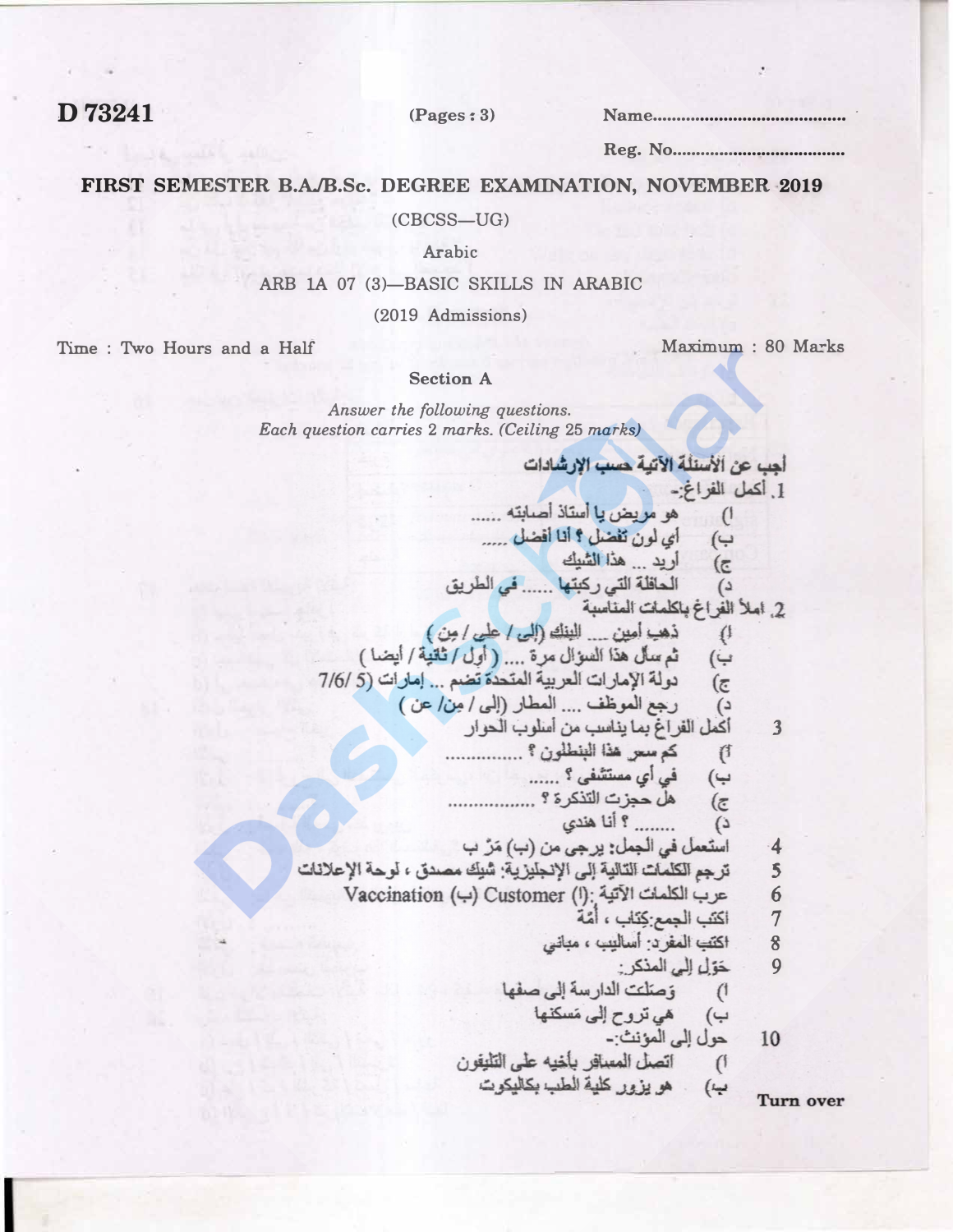أجب في جملة أو جملتين:-<br>11 ما هي المتعة في السفر البحري؟<br>12 من كتب المقالة "اصنع حياتك" ؟ ما هي أول نصيحة من الكاتب للشباب؟ 13 من قال هذا: فيم كنَّا من أول النهار، يا أبلة "  $14$ ماذا قرأ الإمام عندما دخل الأعرابي المسجد ؟ 15

## **Section B**

Answer the following questions. Each question carries 5 marks. (Ceiling 35 marks)

|                | 16<br>صل بين العبارات الأتية:-                                                                                                                         |  |
|----------------|--------------------------------------------------------------------------------------------------------------------------------------------------------|--|
| Experience     | مزهلات                                                                                                                                                 |  |
| Nationality    | خبرة                                                                                                                                                   |  |
| qualifications | إعضاء                                                                                                                                                  |  |
| signature      | شركة                                                                                                                                                   |  |
| Company        | جنسية                                                                                                                                                  |  |
|                | هات أسئلة للأجوبة الآتية:<br>17<br>a) أبغي قميصا جاهز ا<br>b) حلياٍ أعمل مديرا في شركة أرامكو                                                          |  |
|                | c) نعم،انتهى كل الامتحانات<br>d) لي حساب في هذا البنك                                                                                                  |  |
|                | 18<br>أكمل الحوار الآتي:<br>الأول : مساح الخير<br>الثاني :                                                                                             |  |
|                | الأول    : أنا أروح إلى المستشفى الحكومي، ابن أخي مريض.<br>الثاني : ؟<br>الأولّ : أصلهه الحمى منذ يومين<br>الثَّاتي : عُلْقَاه الله ، كيف هذا المسجد ؟ |  |
|                | الأول<br>الثاني :ما هي التسهيلات اللازمة الموجودة فيه؟<br>الأول :<br>الثاني : فعميه الطبيبي                                                            |  |
|                | الأول : خذ بعض الحبوب                                                                                                                                  |  |
|                | كَوْنِ سِؤالاٍ بِالْكِلْمَاتِ الأَتِيةِ: ماذا ، مَن ، كَيْف، متى ، أَيِن<br>19<br>رتب الكلمات الآتية:<br>20                                            |  |
|                | a) تعال / إلى / الثاني / معي / الدور                                                                                                                   |  |
|                | b) رح / شباك / إلى / التذكرة                                                                                                                           |  |
|                | c) هذه / كم / الشركة / تعمل / ساعة<br>d) الأنواع / لا / تنزيلات / هذه / فيها                                                                           |  |